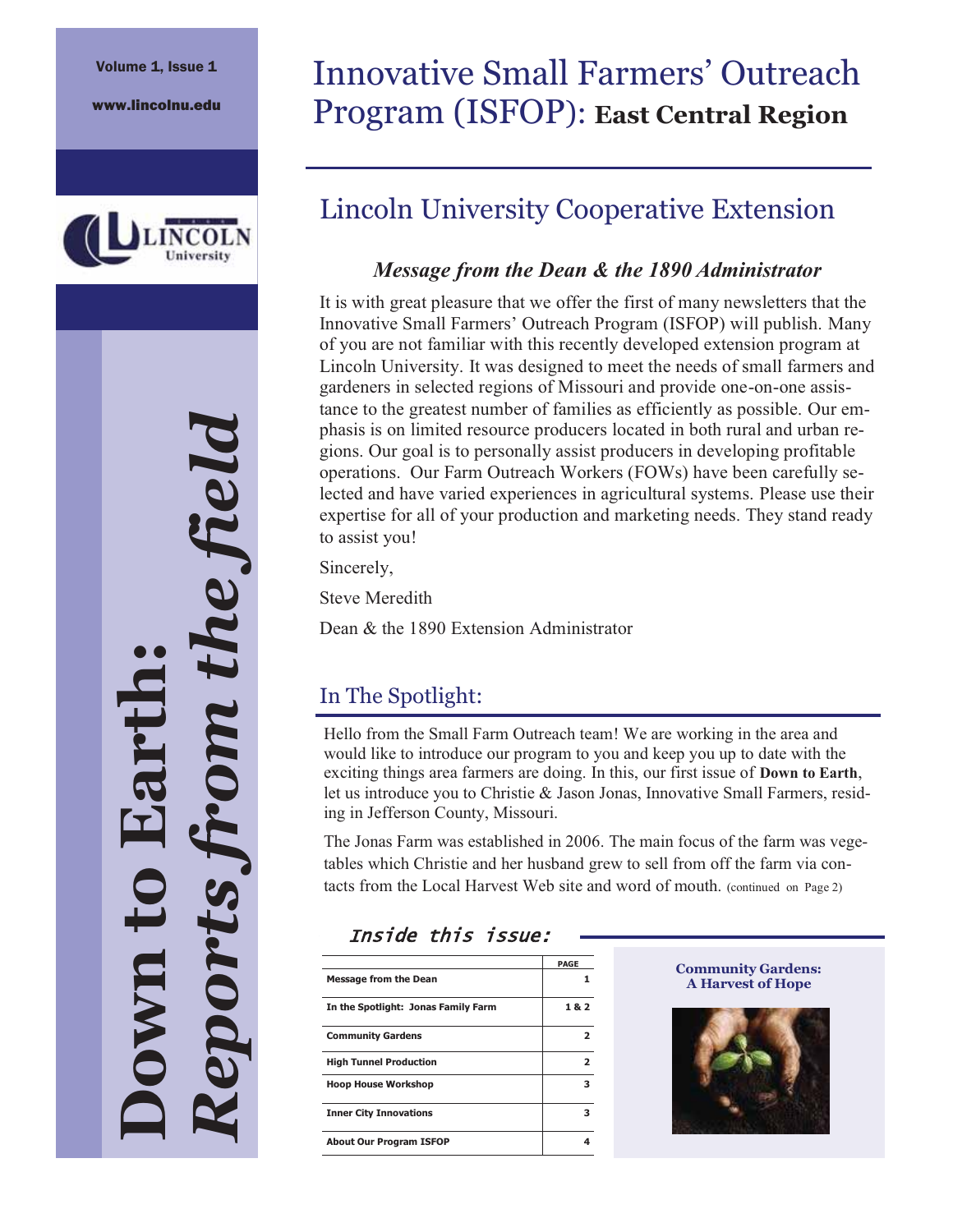#### JONAS FARM (continued from Page 1)

The couple has about five acres of land of which half an acre is in vegetables/crops and 3/4 acre is in various fruit trees along with native berry bushes. The remainder of the land is in pasture. Christie plans to start including cover crops into their plan for managing their garden/crop ground, which in turn can be part of their rotational grazing plan for their goats. They are planning on grazing the cover crop in the winter when the garden/crop ground is not in use. The benefit that they hope to derive from grazing the cover crop is the manure as fertilizer. This would also help to reduce the cost of food for the goats.

Currently they have Nubian and

Nubian/LaMancha cross dairy goats and egg laying chickens at the farm. The Jonas' also have a few guinea fowls in an effort to keep the insect population under control which has been devastating to their vegetable crops, particularly the squash.

They currently sell their produce, jams and eggs through the De Soto Farmer's Market (in season). The family will continue to explore new marketing options and ways to increase their overall income from the farm.

Kevin Krause, the Farm Outreach Worker (FOW) in Jefferson and Washington counties, is working with the Jonas family. He says, "The Jonas' are very enterprising folks. They are exploring various options to generate additional income from their farm."



**Jonas Family Farm**

#### Plans for Community Gardens Underway

Community gardens are bringing seeds of hope to urban communities. The concept of the garden is to provide quality food to gardening participants. As those of us who garden know, there are multiple benefits from planting a seed and watching it grow; food budgets are expanded, there is physical exercise involved and mental health benefits from being outside and connecting with neighbors. Less obvious benefits

can be far reaching: bonds forming between gardeners, neighborhood enhancement and even a decrease

in crime in neighborhoods where gardens exist. Lincoln University Cooperative Extension (LUCE) currently works with gardens in St. Louis, Kansas City, Warrenton, Washington and Lincoln counties.

Want to start a garden in your neighborhood? Lincoln University Cooperative Extension can help!



# High Tunnel Production

What's the latest innovation in small scale agriculture? High tunnels! These affordable structures add valuable time to the growing season, allowing producers to extend their harvest and plant earlier in Spring. What's the difference between a high tunnel and a greenhouse? According to the University of Missouri at Columbia (MU), a greenhouse is a structure with glass or plastic roof and frequently glass or plastic walls; filled with equipment



like screening installations, heating, cooling and lighting. A high tunnel is a plastic covered hoop house, which has no supplemental heat and is tall enough for entry of small equipment. A waterline for drip irrigation is the only connection needed for crop production.

Salad greens, herbs and other cool weather tolerant crops thrive in the high tunnel environment.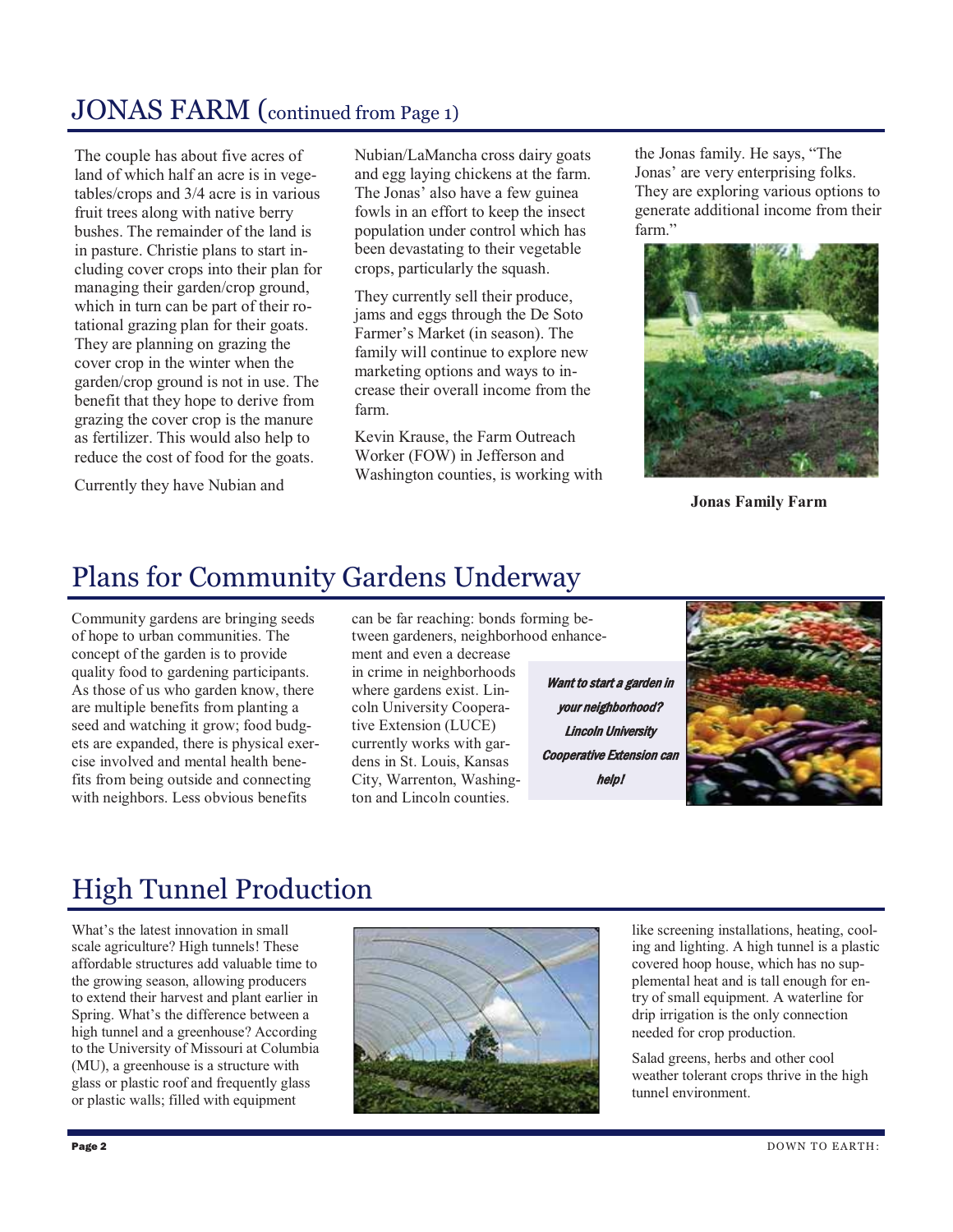# Hoop House Workshop Scheduled

Speaking of high tunnels...Would you like to have one but hesitate at the cash outlay? On Saturday, April 24, the ISFOP offered a workshop on hoop house construction with the farmer's budget in mind. The guest speaker was Joe Perkins. Perkins recalls gardening as one of his earliest memories. Growing up in a family of 10, producing and preserving food was a necessity! As an adult, Perkins worked in the computer and data processing field and also served as a pastor. "After traveling to Haiti on a mission trip, I saw the need for the development of a sustainable food supply. I began spending time there, working in their rocky soil." Joining with other missionaries, Perkins began teaching the residents of Haiti how to increase their food production by installing raised beds. Soon after, he began

hoop house construction. "We began building 14 foot x 20 foot units and eventually graduated to 18 foot x 40 foot houses."

In addition to his work in Haiti, Perkins works in Ti'Paradis and has served as the catalyst for a thriving gardening project there. He says, "Greens, carrots and cabbage grow in the shade houses. Papaya and bananas are growing in the pot holes that are filled with compost, sifted dirt and lots of donkey manure!" Innovative and low cost installations are key to the continuance of these projects. Perkins joined with other partners to form Global Compassion Ministries, a multi- faceted ministry organization. "Besides our work in Haiti, we have also built a large shade house for an orphanage in Honduras and

done some work in Mexico." Perkins is currently taking an active role in the Community Garden Project at First Baptist Church in Troy.

The workshop on the 24th is centered on the construction of the hoop house. Participants gained satisfaction and new knowledge of hoop house construction. Mini sessions were also offered on plant grafting, heirloom vegetable varieties, and compost and potting mediums. Plans for the hoop house are still available.

> 1000000000000000000000000 Contact David Price (636) 358-7097 if you are interested in hosting a hoop house workshop in your area

## Urban Agriculture Takes Off in St. Louis

One focus of our Innovative Small Farm program is working with St. Louis city and county on urban agriculture projects. For the past several years, City Seeds and New Roots Urban Farm were the two main urban farms in St. Louis. Recent additions to the urban farming scene include: Boxwood Garden, a for-profit nursery and café that now grows vegetables for their Central West End café and The Burning Kumquat, a student run urban farm on the campus of Washington University.

 Recently, Lincoln University Cooperative Extension and MU Extension teamed up to offer the Grow Your Farm business planning course for beginning farmers at Schlafly Bottleworks in Maplewood. Incredibly, over half our participants want to start urban farm projects! With such a large number of bourgeoning urban farmers, we wanted to highlight some of these new projects and this major trend towards farming in cities. New projects in St. Louis include the North Area Development Corp., a group in North City St. Louis that hopes to utilize the large amount of land owned by churches to start several greenhouses and youth jobs training program. Slow Rocket is probably the newest urban farm just "breaking ground" in the antique district on Cherokee street in south city. The 13<sup>th</sup> Street Garden is starting its third season on half an acre in Old North St. Louis growing vegetables for the North City Farmers Market.

Two other Grow Your Farm participants, Chris Clark and Cara Marie Spencer, are both in the planning stages of starting two more urban farms in south city. And, last but not least, Earth Dance Farm in north St. Louis County just took on 30 apprentices to their two acre sub-urban plot. They'll be spending the summer learning how to grow and direct market organic vegetables.

During World War II, Victory Gardens produced 40% of all produce consumed by Americans after just two seasons of gardening. This shows the potential for small-scale activity making a big difference [Department of Defense studies taken from Ken Meters 2009 article "The Potential for Urban Agriculture"]. With a changing economy and a growing focus on local and healthy foods, urban communities across the nation are responding by finding creative ways of bringing the food system right into their backyards. With so many new and diverse urban food projects, St. Louis finds itself swept up in the current trend towards urban self sufficiency and local food systems.

 *Please contact ISFOP, if you would like more information on any of these specific urban farm projects and we'll start planning an urban farm tour!*